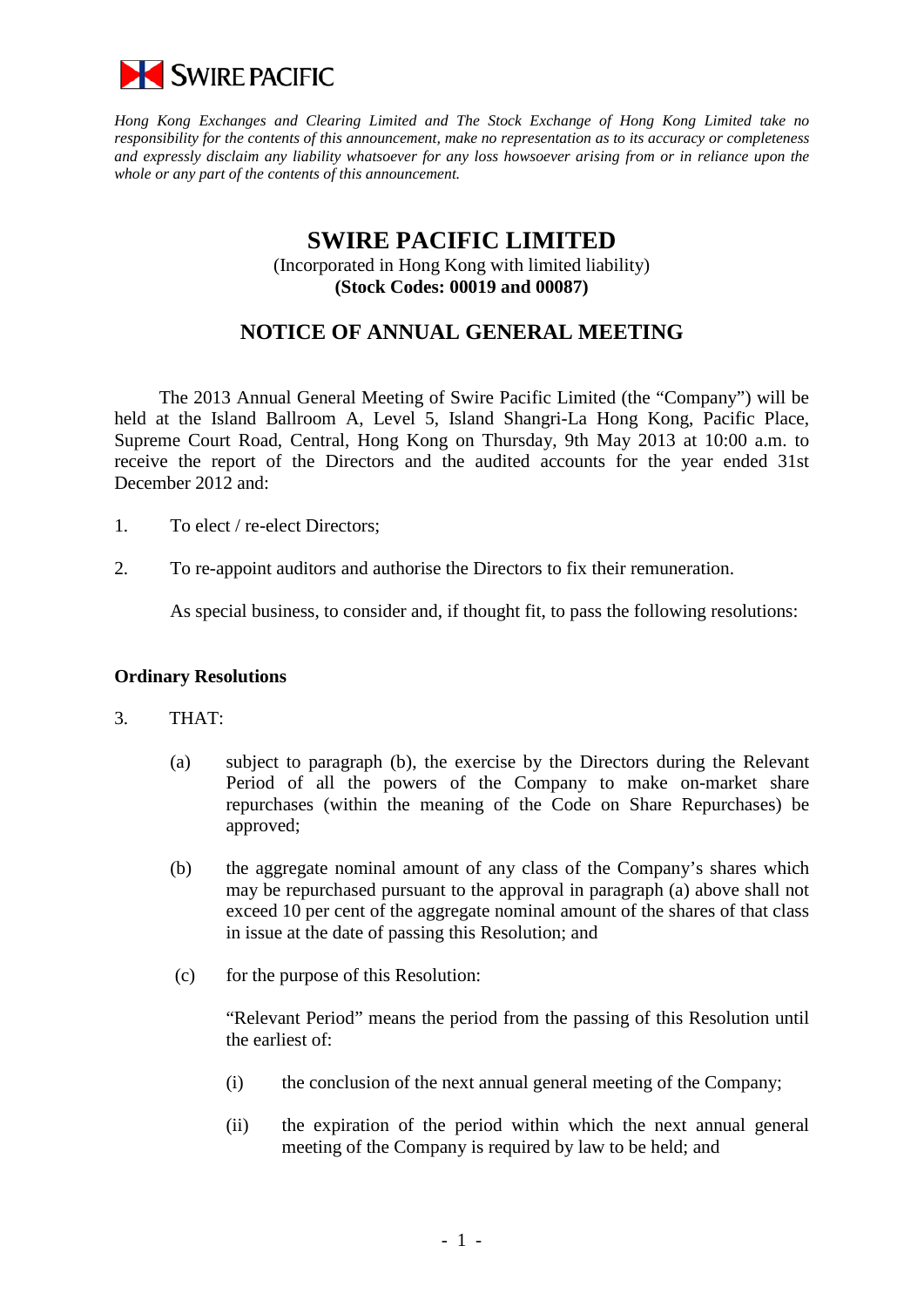

(iii) the revocation or variation of the authority given under this Resolution by ordinary resolution of the shareholders in general meeting; and

references to "shares" include securities which carry a right to subscribe for or purchase shares.

#### 4. THAT:

- (a) subject to paragraph (b), the exercise by the Directors during the Relevant Period of all the powers of the Company to allot, issue and deal with additional shares and to make or grant offers, agreements and options which will or might require the exercise of such powers during or after the end of the Relevant Period be approved;
- (b) the aggregate nominal amount of shares of any class allotted or agreed conditionally or unconditionally to be allotted (whether pursuant to an option or otherwise) by the Directors pursuant to the approval in paragraph (a), otherwise than pursuant to (i) a Rights Issue or (ii) any scrip dividend or similar arrangement providing for the allotment of shares in lieu of the whole or part of a dividend on shares, shall not exceed the aggregate of 20 per cent of the aggregate nominal amount of the shares of that class in issue at the date of passing this Resolution provided that the aggregate nominal amount of the shares of any class so allotted (or so agreed conditionally or unconditionally to be allotted) pursuant to this Resolution wholly for cash shall not exceed 5 per cent of the aggregate nominal amount of the shares of that class in issue at the date of passing this Resolution; and
- (c) for the purpose of this Resolution:

"Relevant Period" means the period from the passing of this Resolution until the earliest of:

- (i) the conclusion of the next annual general meeting of the Company;
- (ii) the expiration of the period within which the next annual general meeting of the Company is required by law to be held; and
- (iii) the revocation or variation of the authority given under this Resolution by ordinary resolution of the shareholders in general meeting; and

"Rights Issue" means an offer of shares to holders of shares or any class thereof on the register on a fixed record date in proportion to their then holdings of such shares or class thereof (subject to such exclusion or other arrangements as the Directors may deem necessary or expedient in relation to fractional entitlements or having regard to any restrictions or obligations under the laws of, or the requirements of any recognised regulatory body or any stock exchange in, any territory outside Hong Kong).